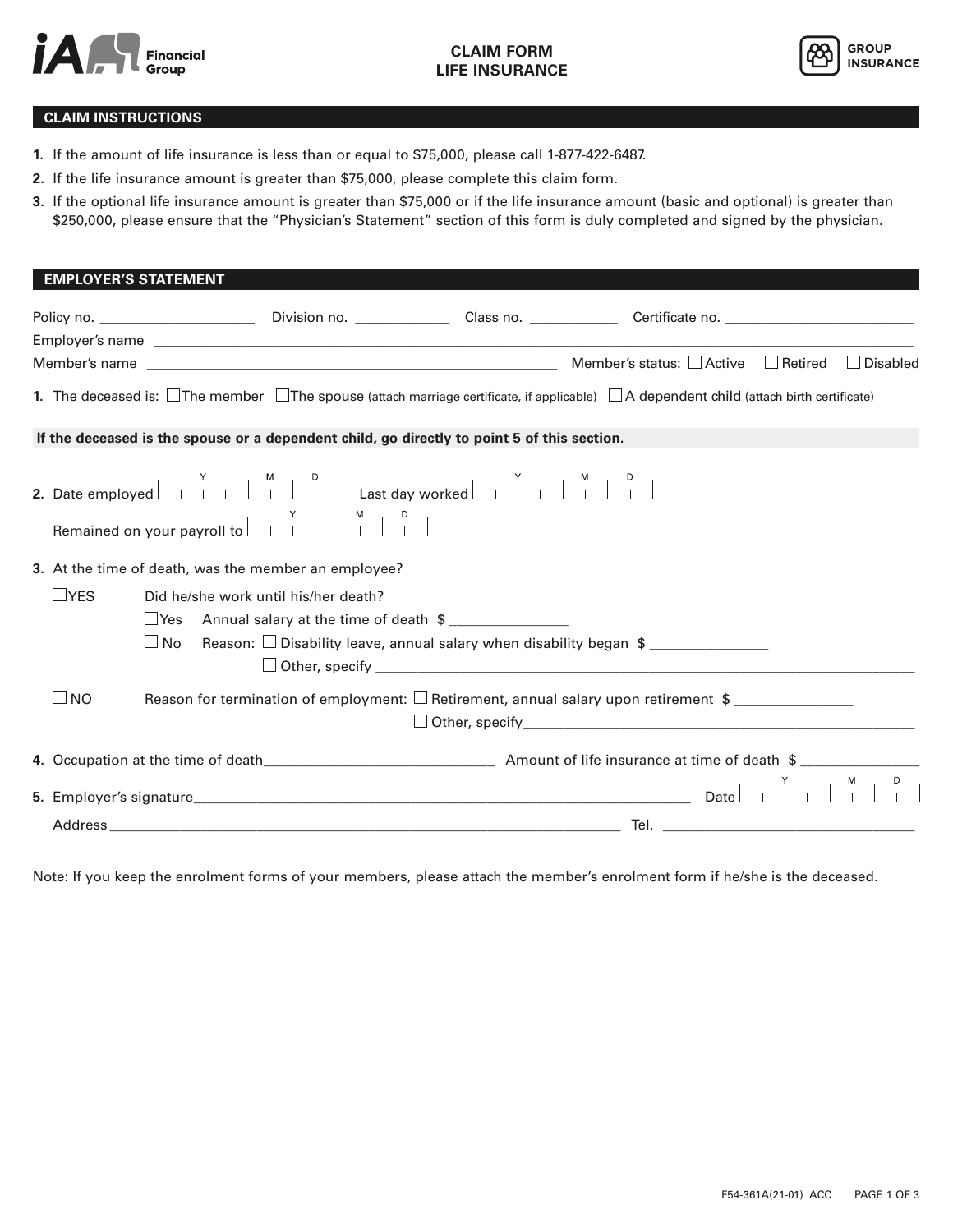| • The member is the beneficiary of the life insurance on his/her dependents.                                                                                      |                                                                                                                                                                                                                                                         |  |  |  |
|-------------------------------------------------------------------------------------------------------------------------------------------------------------------|---------------------------------------------------------------------------------------------------------------------------------------------------------------------------------------------------------------------------------------------------------|--|--|--|
| • If the designated beneficiary is a legal heir, administrator, assignee or the estate, please attach a copy of the marriage contract<br>and will, if applicable. |                                                                                                                                                                                                                                                         |  |  |  |
|                                                                                                                                                                   |                                                                                                                                                                                                                                                         |  |  |  |
|                                                                                                                                                                   | 2. Name of deceased $\begin{array}{c c c c c c c c c} \n\hline\n\end{array}$ Date of death $\begin{array}{c c c c c} \n\hline\n\end{array}$ Date of death $\begin{array}{c c c c} \n\hline\n\end{array}$ $\begin{array}{c c c c} \n\hline\n\end{array}$ |  |  |  |
|                                                                                                                                                                   | 3. Cause of death (Accidental death: Attach the coroner's report. Do not wait for the coroner's report before sending the other documents.)                                                                                                             |  |  |  |
|                                                                                                                                                                   | ,我们也不能会有什么。""我们的人,我们也不能会有什么?""我们的人,我们也不能会有什么?""我们的人,我们也不能会有什么?""我们的人,我们也不能会有什么?""                                                                                                                                                                       |  |  |  |
|                                                                                                                                                                   |                                                                                                                                                                                                                                                         |  |  |  |
|                                                                                                                                                                   |                                                                                                                                                                                                                                                         |  |  |  |
|                                                                                                                                                                   | 5. Did the deceased have a retirement plan or individual contract with iA Financial Group?                                                                                                                                                              |  |  |  |

 – Please attach a copy of the official death certificate or have the physician complete and sign the "Physician's Statement" section on the next page. However, if the life insurance amount is more than \$250,000 or the optional life insurance amount exceeds \$75,000, both documents (death certificate and Physician's Statement) are required.

## **BENEFICIARY'S (CLAIMANT'S) CONFIRMATION/AUTHORIZATION**

 **BENEFICIARY'S (CLAIMANT'S) STATEMENT**

I HEREBY CONFIRM that the information contained in this claim form is true and complete to the best of my knowledge.

I HEREBY AUTHORIZE Industrial Alliance Insurance and Financial Services inc. ("iA Financial Group") to access, copy and review any files in its possession relating to the deceased for the purpose of investigating and processing the deceased's death claim. I also authorize the use of my Social Insurance Number with respect to this claim.

I HEREBY AUTHORIZE any healthcare provider or professional, medical organization, insurance company, reinsurer, the investigation or credit reporting agency, workers' compensation board, the policyholder, any employer, and any other person and private or public organization or institution to disclose any personal or health information, records or knowledge about the deceased to iA Financial Group, its employees, its reinsurers or to any agency acting on behalf of iA Financial Group for the purpose of investigating and processing the insurance claim related to the deceased.

I UNDERSTAND AND AUTHORIZE that in the event there is reasonable suspicion of or any evidence of fraud or abuse regarding the claim, iA Financial Group shall have the right to use and exchange any information related to the claim with any relevant regulatory, investigative or government body, any healthcare provider or professional medical organization, insurance company or reinsurer, the policyholder, my employer or any other party as provided by law for the purpose of investigating any such fraud or abuse.

I UNDERSTAND that personal information may be subject to disclosure to those authorized under the applicable laws within or outside of Canada.

I AGREE that a photocopy of this Confirmation/Authorization is as valid as the original.

I CONFIRM that I have read the Limitation Period Notice on the next page.

| Signed at                            | this | dav of |  | 20 |  |
|--------------------------------------|------|--------|--|----|--|
| Beneficiary's (Claimant's) signature |      |        |  |    |  |
| Deceased's name                      |      |        |  |    |  |